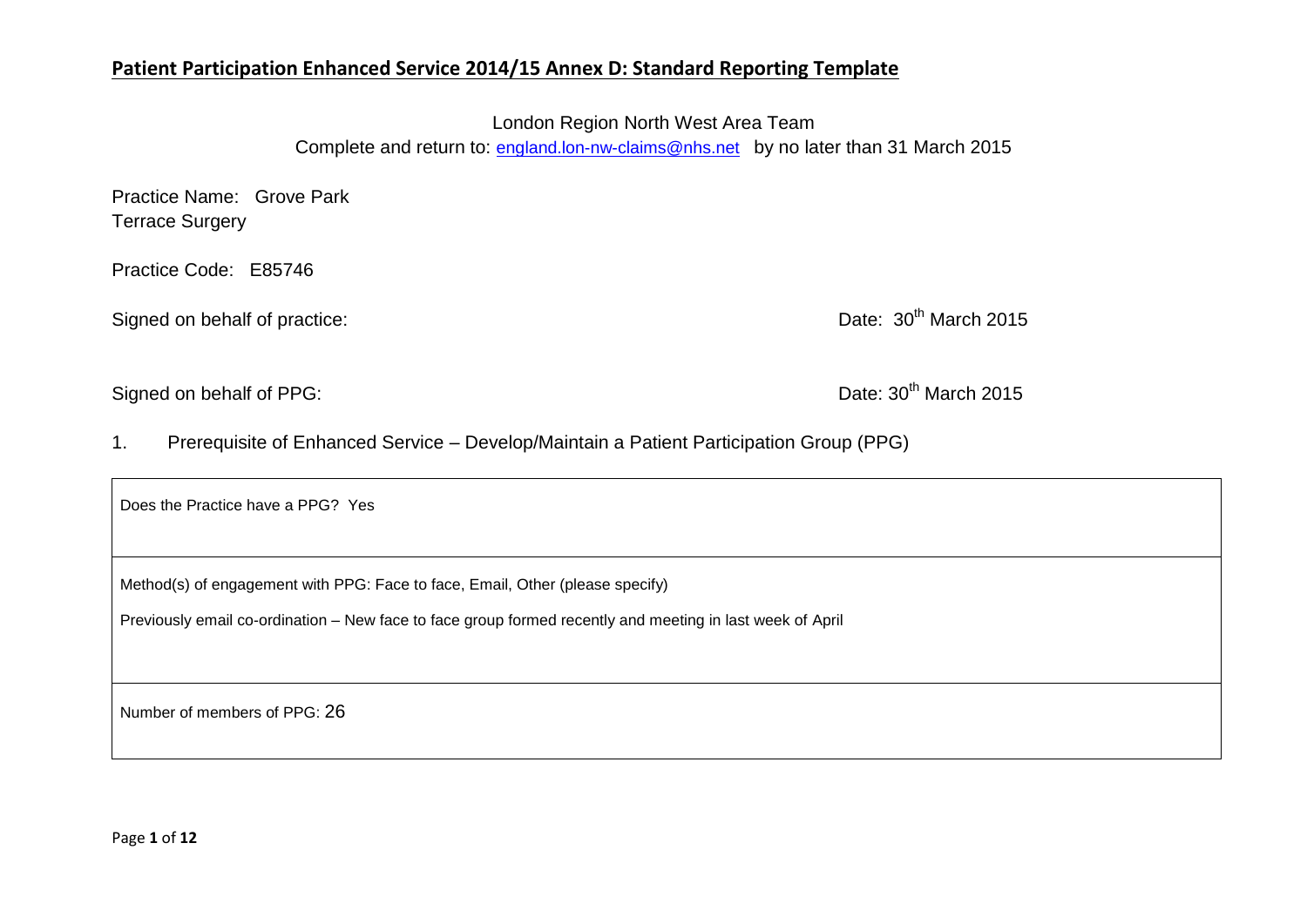|                        | $\%$<br>Practice<br><b>PRG</b> |       | Female<br>Male<br>1671<br>17<br>9                                          |                                    | $\%$             |             | <16          | $17 - 24$                     | 25-34                                              | 35-44             | 45-54 | 55-64          | 65-74 | $>75$ |
|------------------------|--------------------------------|-------|----------------------------------------------------------------------------|------------------------------------|------------------|-------------|--------------|-------------------------------|----------------------------------------------------|-------------------|-------|----------------|-------|-------|
|                        |                                |       |                                                                            |                                    | 1663<br>Practice |             | 822          | 257                           | 606                                                | 738               | 488   | 231            | 136   | 56    |
|                        |                                |       |                                                                            |                                    |                  | <b>PRG</b>  | 9            | $\Omega$                      | $\overline{2}$                                     | $\overline{7}$    | 4     | $\overline{2}$ |       |       |
|                        |                                |       | Detail the ethnic background of your practice population and PRG:<br>White | Other                              | White &black     |             |              | Mixed/ multiple ethnic groups |                                                    | Other             |       |                |       |       |
|                        | <b>British</b>                 | Irish | Gypsy or Irish<br>traveller                                                | white                              | Caribbean        | African     | White &black |                               | White<br>&Asian                                    | mixed             |       |                |       |       |
|                        |                                |       |                                                                            |                                    |                  |             |              |                               |                                                    |                   |       |                |       |       |
|                        | 1025                           | 45    | 0                                                                          | 323                                | 11               | 9           |              |                               | 18                                                 | 28                |       |                |       |       |
| Practice<br><b>PRG</b> | 15                             | 3     |                                                                            |                                    |                  |             |              |                               |                                                    | 1                 |       |                |       |       |
|                        | Indian                         |       | Pakistani                                                                  | Asian/Asian British<br>Bangladeshi | Chinese          | Other       | African      |                               | Black/African/Caribbean/Black British<br>Caribbean | Other             | Arab  | Other<br>Any   |       |       |
| Practice               | 95                             | 32    | 6                                                                          |                                    | 30               | Asian<br>32 | 88           |                               | 37                                                 | <b>Black</b><br>3 | 27    | 15             | other |       |

Describe steps taken to ensure that the PPG is representative of the practice population in terms of gender, age and ethnic background and other members of the practice population:

Advertising the group in waiting room inviting members personally, by email and letter.

PRG |2 | | |2 | |2 | |1`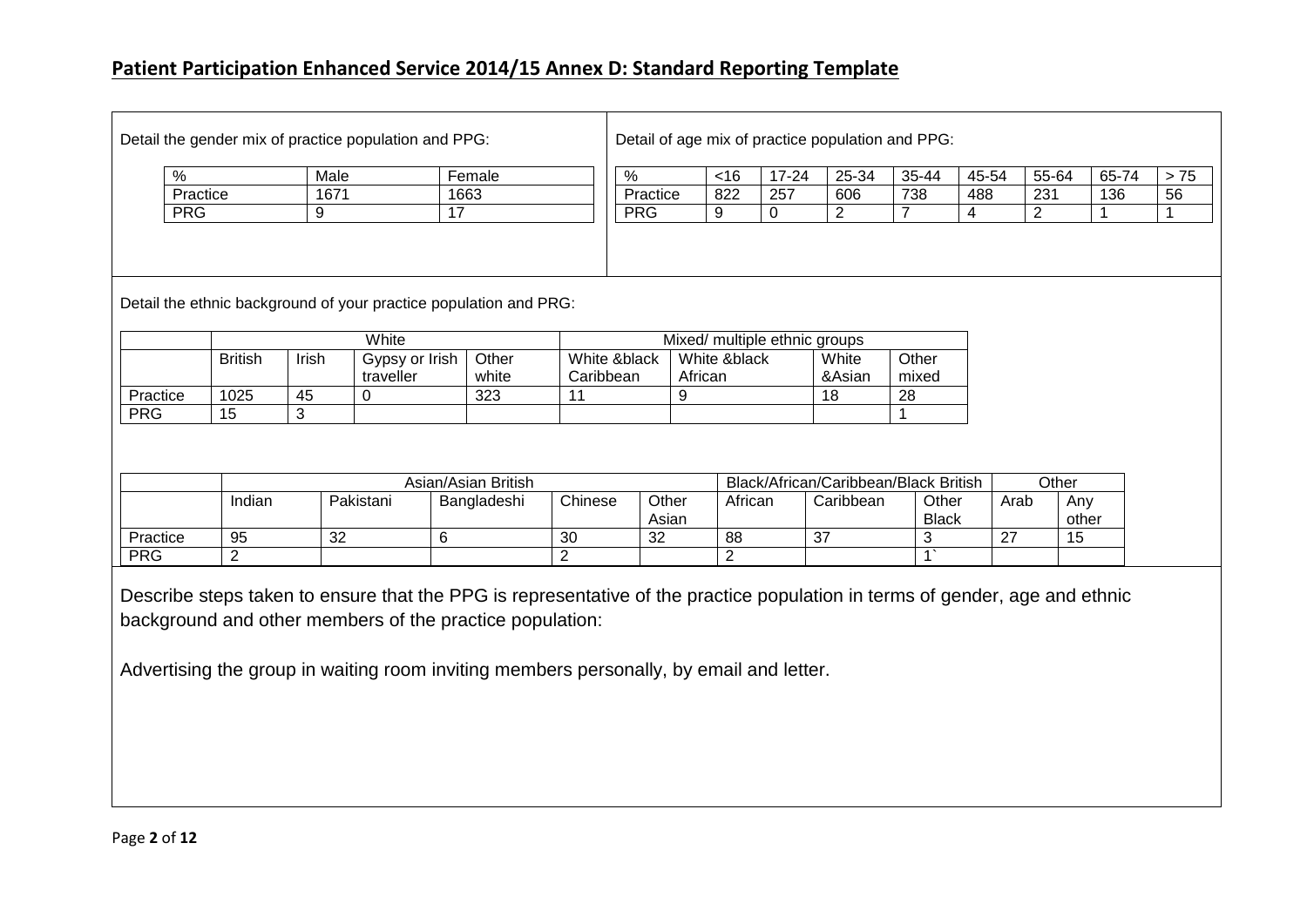Are there any specific characteristics of your practice population which means that other groups should be included in the PPG? e.g. a large student population, significant number of jobseekers, large numbers of nursing homes, or a LGBT community?

No

If you have answered yes, please outline measures taken to include those specific groups and whether those measures were successful:

N/A

#### 2. Review of patient feedback

Outline the sources of feedback that were reviewed during the year:

Family and Friends returns. Consultations about complaints and compliments and significant incidents.

Page **3** of **12**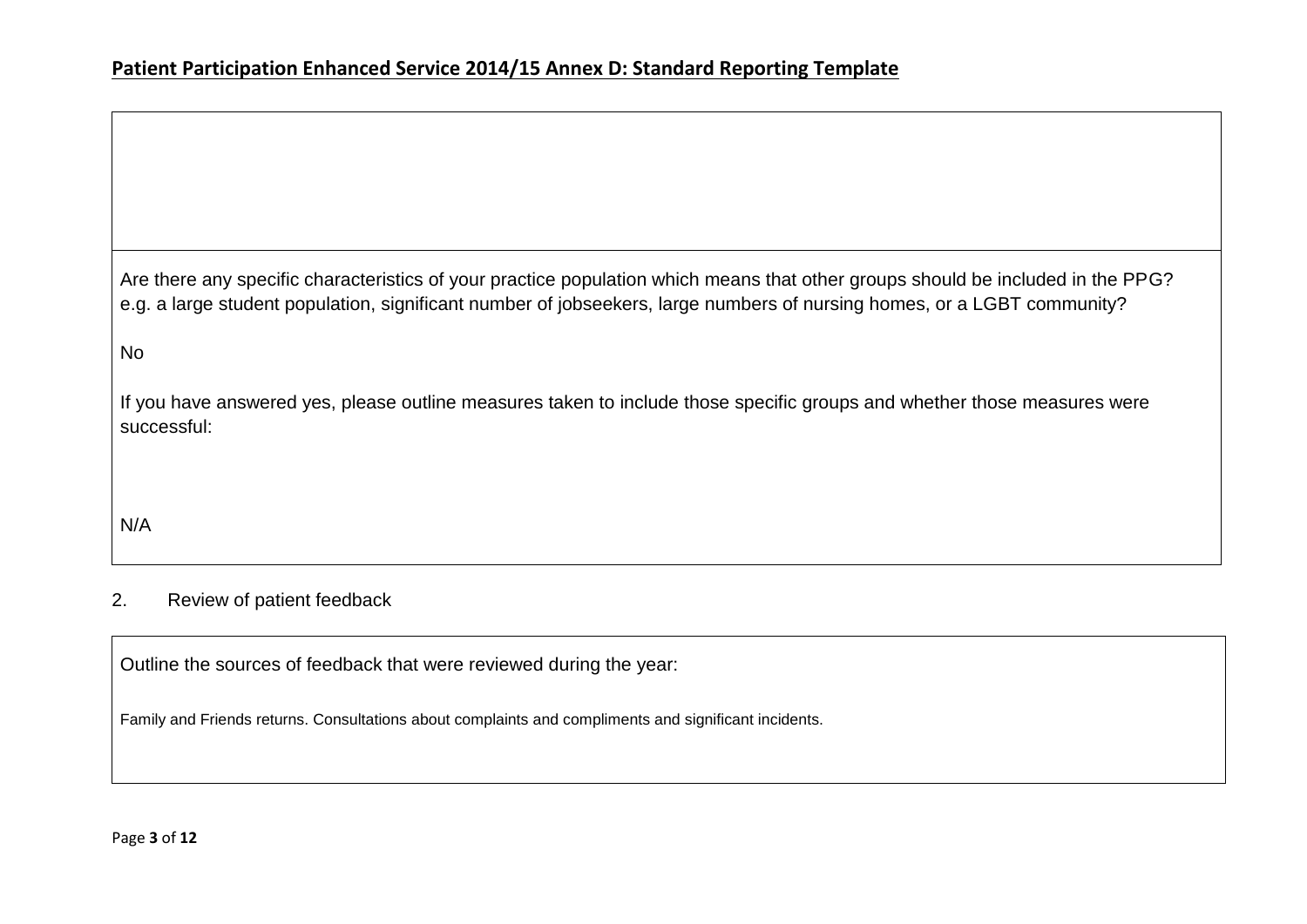How frequently were these reviewed with the PRG?

Annually and when required.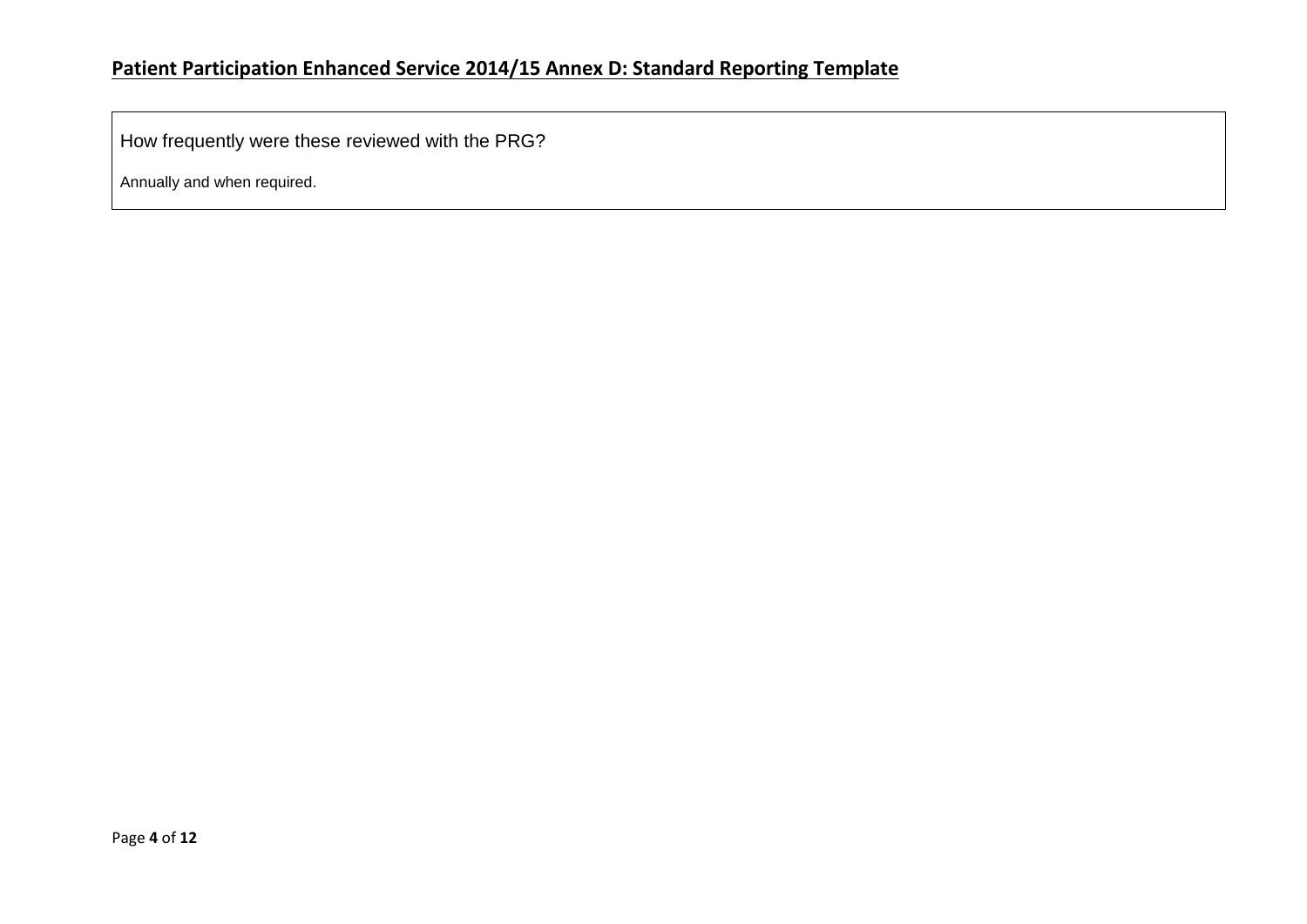3. Action plan priority areas and implementation

#### Priority area 1

Description of priority area:

Access as this is the issue most often named in patient responses.

What actions were taken to address the priority?

Despite access being 3 days in usual circumstances, Access is the most often priority referred to. Our access times compare very favourably to other practices in Chiswick and we at present run a walk-in on Wednesday mornings which tends to mop up demand. We have initiated a priority patient super access and access for those patients over 75 and both these initiatives have been successful Further out of hours working and weekend availability is planned on a locality basis and we have been researching the best ways to provide this.

Result of actions and impact on patients and carers (including how publicised):

Publicised in the surgery, website and by invitation and letter. The main result is that we are able to see priority patients and those over 75 much faster. And often on the same day.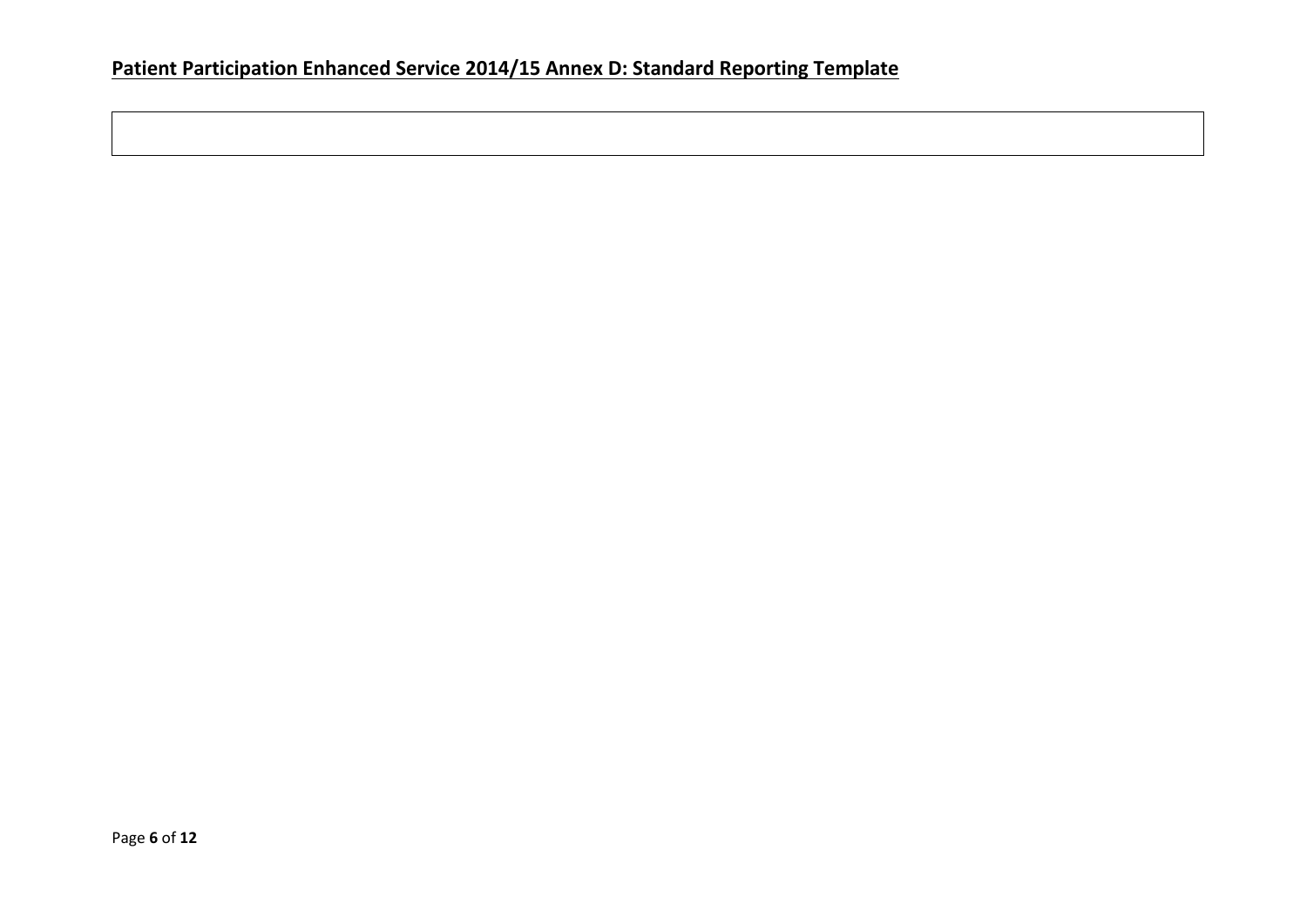#### Priority area 2

Description of priority area:

Ability for patients to see a particular doctor.

What actions were taken to address the priority?

Its inevitable as a teaching practice that we will have a high turnover of staff with trainee doctors, so the bad news is that sometimes patients see a doctor that they have not seen before hence the priority. For all over 75's and Priority patients a designated doctor has been chosen and where possible these patients are seen by either Dr Williams or doctor Gupta.

We have taken the opportunity of explaining to patients in general the reason for them seeing a doctor who they have not seen before. In the waiting room we publicise the identity of any new doctor in the practice. For Routine patients we are now able to facilitate them seeing a particular doctor of their choice but emergency and walkin consultations by necessity have to be with the available doctor.

Result of actions and impact on patients and carers (including how publicised):

See above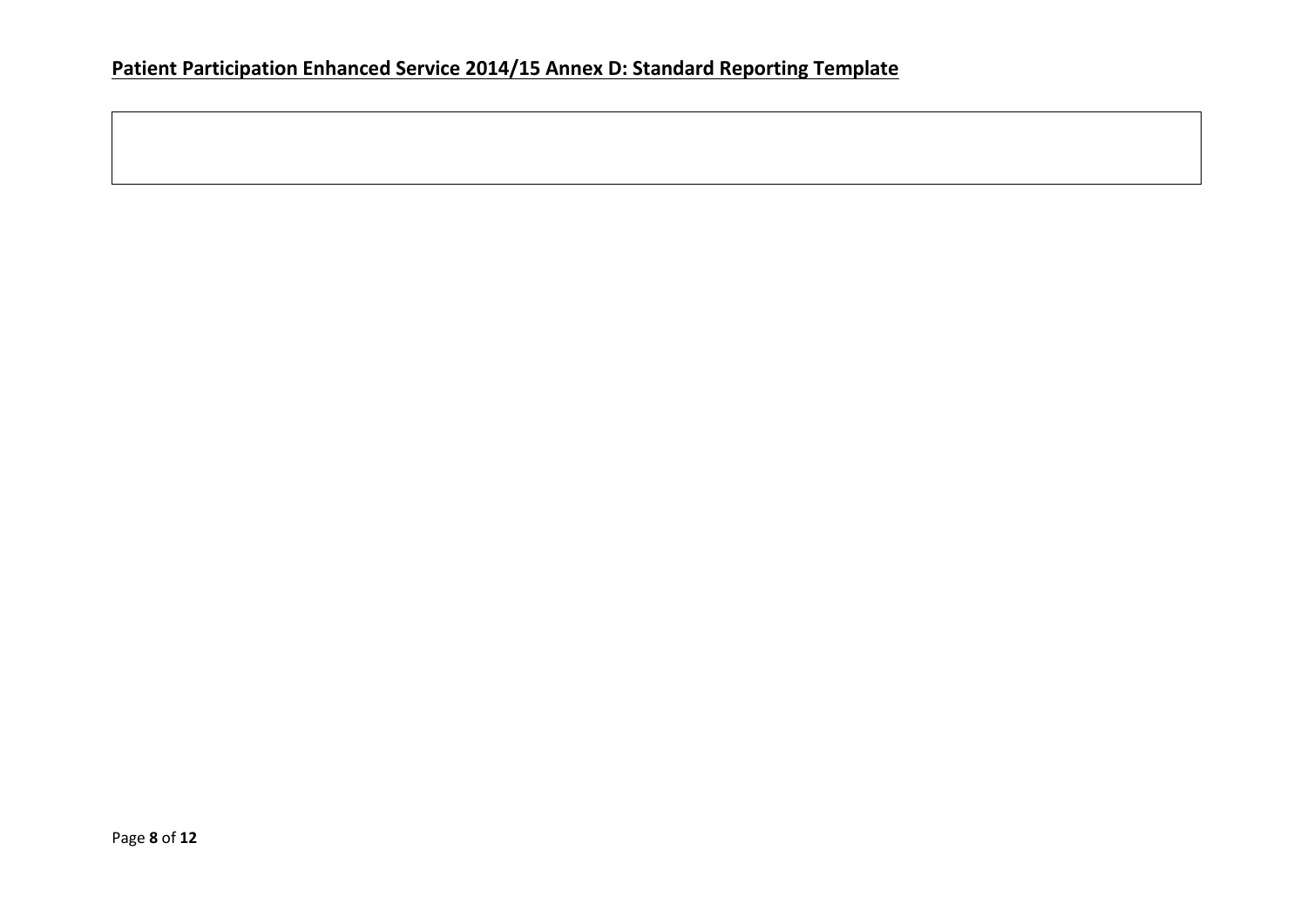#### Priority area 3

Description of priority area:

Matching and redirecting capacity and demand

What actions were taken to address the priority?

During the year, in consultation with our patients, both the PPG, and individuals we tried many different strategies in order to match our capacity with demand for consultation sessions. These are some of the things we did

- Highlighting for patients the value of telephone consultations posters etc
- Without clinical triage to identify patients whose need could be satisfied on the telephone These included
- Advice re pathology always redirected to telephone consultation where possible
- Redirection of the Query or need. Or request for advice for minor conditions that could be dealt with by our nursing staff.
- Redirection to the Pharmacy minor ailments scheme.
- We reviewed our rotas and took the view of staff in relation to innovate improvements
- On line access to Appointments. Advertised and personally recommended by reception staff.
- Worked closely with our two nearest pharmacies.

Result of actions and impact on patients and carers (including how publicised):

The result of what we did was to enable queries and requests to redirected to appropriate destinations. This was successful and

Page **9** of **12**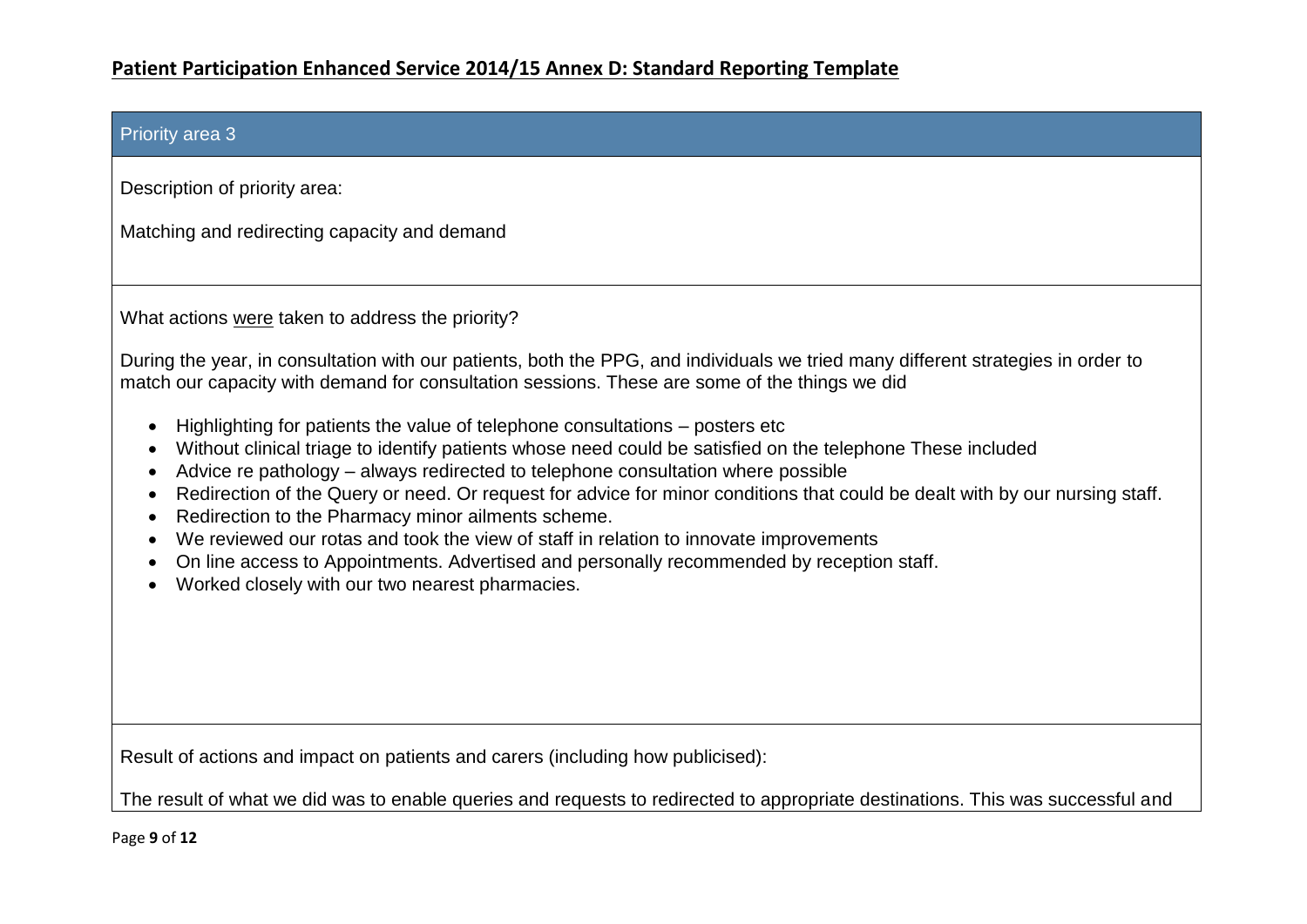for the most part enabled patient queries and requests to be dealt with promptly.

#### Progress on previous years

Is this the first year your practice has participated in this scheme?

No

Page **10** of **12**

If you have participated in this scheme for more than one year, outline progress made on issues raised in the previous year(s):

In previous years all the initiatives have involved minor considerations but at their core has always been Access. This despite the fact that our access times and our ability to see patients quickly has been very good due to an excess of capacity on most days. Nevertheless we have continually tweaked our services, and though these tweaks have not been major they have produced an improvement in what patients thought of our access issues.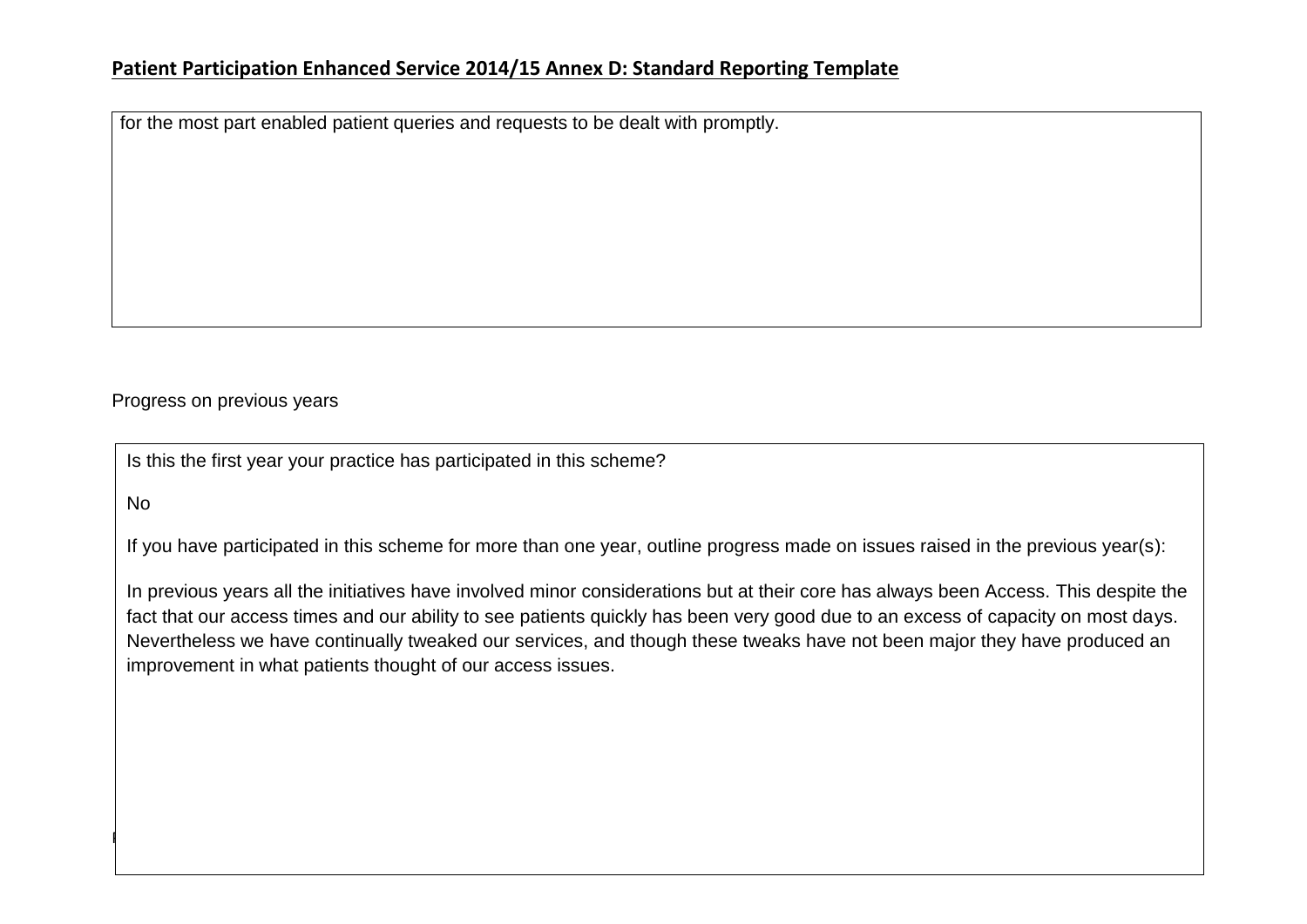# 4. PPG Sign Off

Report signed off by PPG:

Yes

Date of sign off: 30<sup>th</sup> March 2015

How has the practice engaged with the PPG: How has the practice engaged with the PPG:

How has the practice made efforts to engage with seldom heard groups in the practice population?

Advertising and our Web page. Staff talking to patients about being a part of what we do.

Has the practice received patient and carer feedback from a variety of sources?

Yes, both formally and informally, all patient compliments, complaints and suggestions are noted.

Was the PPG involved in the agreement of priority areas and the resulting action plan?

Last year our group struggled to meet and agreeing the priority areas was mostly virtual, by emails and particular requests. However in Glebe Street we pride ourselves that we continually request feedback and patients know that the PM will always involve them and seek their opinion both formally and informally.

How has the service offered to patients and carers improved as a result of the implementation of the action plan? Yes, steadily particularly in areas of Patient Access.

Do you have any other comments about the PPG or practice in relation to this area of work?

Page **11** of **12**